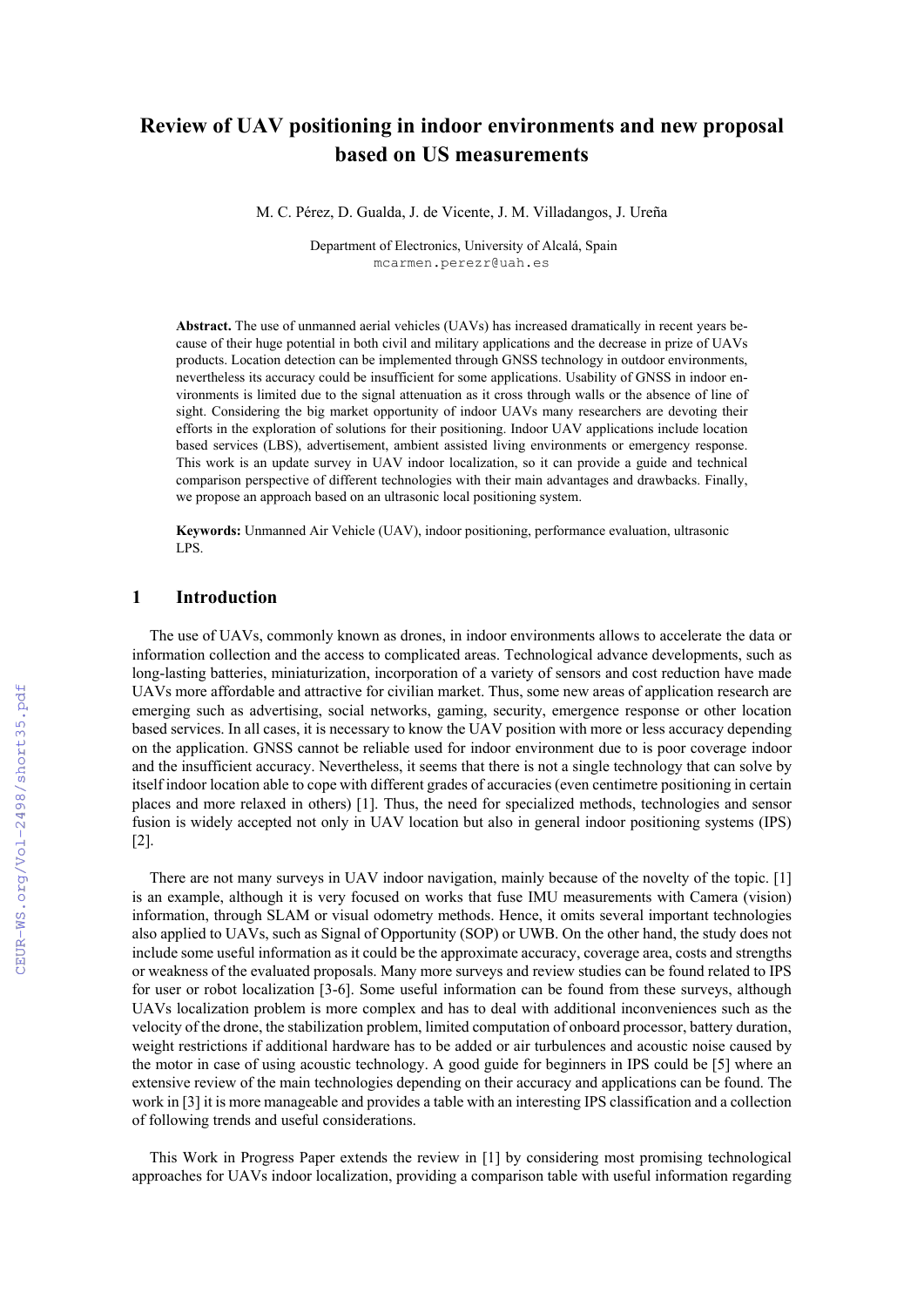accuracy, cost, coverage and other important considerations. As well as this, we evaluate the performance of Ultrasonic Local Positioning Systems (U-LPS) for UAVs position estimation. This technology is not as commonly used as cameras in UAV, but it is cheap and has the potential to centimetre positioning if impairment factors such as the Doppler effect or propeller noise are compensated. U-LPS can be a good option to be used together with other technologies [7].

The rest of the document has been structured as follows: Section II is a comparison of the main literature devoted to indoor UAV and reviews the most used positioning technologies in this field. Section IV presents a new proposal using ultrasonic signals coming from static beacons in the environment. Finally, the main conclusions are drawn in Section V.

# **2 Technologies comparison and literature review**

 To guess the trends in UAV indoor localization we have used the advance search tool offered by IEEE Xplore [8]. The study has been performed considering an advance search through metadata information (title, abstract and indexing terms) of the papers, considering that most authors highlight the key technologies used in that fields. Note that many works mentioned combination of several technologies. Only 33 results are obtained when the search is focused on indoor UAV positioning (Fig. 1a), where as approximately 400 works appear when the search considers 3D indoor positioning, including not only UAVs but also personal and robot navigation applications (Fig. 1b). In any case, the predominance of optical camera and inertial measurements can be observed.

Here on we review the main characteristics of the technologies that are most employed in UAV localization and show some related work.



**Fig. 1.** Overview of technology trends in the field of indoor positioning in IEEE Xplore Digital Library.

### **2.1 Computer vision**

54% of the indoor UAV works use an optical camera, usually accompanied by other technology. Many UAVs come with cameras, so the motion of images can be used for positioning and mapping purposes. Some of the works use visual odometry (VO), while others prefer Simultaneous Location and Mapping (SLAM) ([1] collects some representative examples). [9] defines VO as the process of egomotion estimation of an agent (UAV in this case) by using only the input of a single or multiple cameras attached to it; and SLAM as the process in which the agent localize itself in an unknown environment while the camera is moving and build a map at the same time with any prior information. An example of VO work is presented in [10] which estimates the 6 degree of freedom AsTec Pelican Quadrotor pose with the aid of an ARMbased stereo vision pre-processing system. Another approach using stereo vision sensor but with off board cameras for indoor UAVs is presented in [11]. [12] is an example coming from an European project to create a set of vision-controlled micro UAV capable of autonomous navigation and 3D mapping in GPSdenied environments by using only a single onboard camera with monocular SLAM fused with inertial measurements, the computation is made onboard in real-time. Offline, a dense-mapping processing merges the individual maps from each UAV into a single global map. In general, this technology offers accuracies

2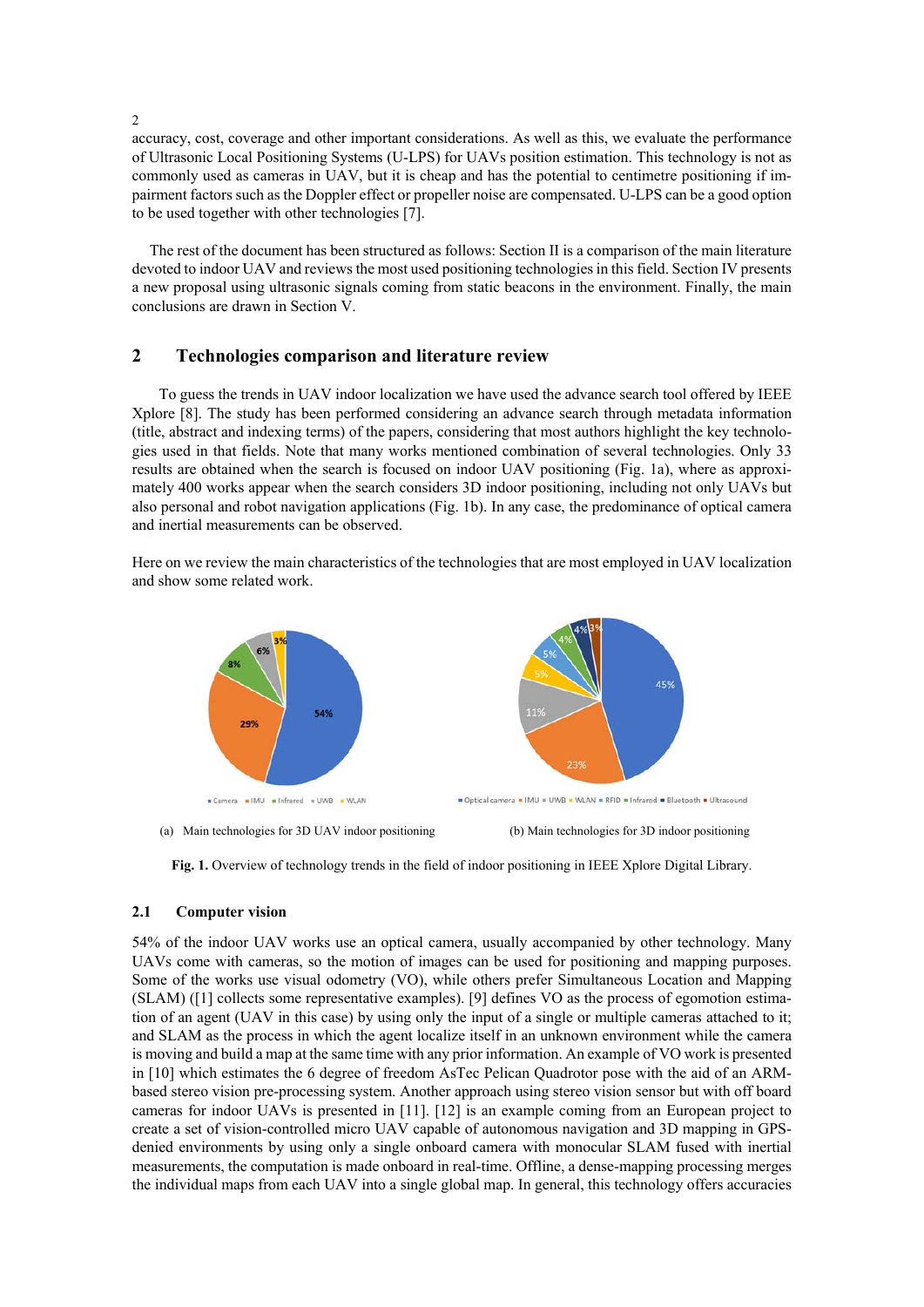that can vary from cm, or even less, to m with coverage areas that can cover large rooms and typical update rates higher than 10Hz [5]. Nonetheless, the required computation times are still a bottle-neck for real-time use [7].

#### **2.2 Inertial technology**

29% of the total papers found uses Inertial Navigation Systems (INS) as primary technology. In these cases, the position, velocity and orientation estimations come from an Inertial Measurement Unit (IMU). The IMU consists of three accelerometers, three gyroscopes and/or a magnetometer. Coming from an initial position and knowing the orientation and speed, the future locations can be estimated without the need of external infrastructure. The main problem of this method is that it suffers from accumulation of position and angular deviation over the travelled distance (a small error in direction can originate a huge positioning error if a long distance is travelled). Usually, inertial methods are combined with other sensors in order to achieve a good performance and correct the drift as in [12] with cameras or as in [13] with UWB and an optical flow sensor.

### **2.3 Infrared (IR)**

Nowadays, IR, RFID, WLAN, Bluetooth or ultrasounds (US) are less used for indoor UAV positioning as the already mentioned cameras, IMUs or UWB based systems. IR uses electromagnetic radiation with wavelengths longer than that of visible light, so it is invisible to human eye under most conditions. Typical accuracies can vary from centimetres (artificial IR light sources) to meters (in active beacons or when natural radiation is used) [5], with drawbacks such as line of sight requirements (LOS), reflectivity, scattering, or they can be adversely affected by sunlight. [14] is one of the first references on indoor UAVs localisation using IR-LPS. It consists of one transmitter fitted to the UAV and three infrared receivers at known positions of the environment. Limitations were the short range of the system (approximately 2 m), and the need of line of sight. Recently, in [15] a system based on IR beacons, computer vision and IMU sensor data fusion was proposed for autonomous UAV landing when there is no GNSS availability. Autonomous landing implies precise localization of UAV under real-time constraints. Challenges include limited power of beacons, background illumination and the need to distinguish between similar looking beacon images. Accuracies were obtained through simulation tests and vary from ten of centimetres to meters depending on the distance from the landing point.

#### **2.4 Radio Frequency (RF)**

RF-based systems are widely used in positioning as they can take advantage on the installed communications infrastructure. RF includes Wireless Local Area Network (WLAN also referred to as WiFi), RFID, UWB, LTE, Bluetooth or ZigBee among others. The main methods for location in RF based systems include signal strength fingerprinting (which requires an extensive previous effort on mapping and collection of WiFi patterns) or time of arrival measurements (that must face tough indoor signal propagation conditions).

#### *2.4.1 Ultrawideband (UWB)*

This technology is one of the most used in 3D indoor positioning, usually helped by other technology. It is a radio technology for short-range high-bandwidth communication that is able to provide centimetre accuracy. UWB achieves strong multipath resistance since the wide bandwidth makes easier the detection of the time-delayed versions of the emitted signal; it also achieves good material penetrability. Nevertheless, it can be adversely affected under strong scattering conditions and requires dedicated infrastructure [5, 7]. UWB uses either Time of Arrival (ToA) or Time Difference of Arrival (TDoA). J. Tiemann et al. [13] presented a system based on TDoA UWB that uses eight UWB receiver nodes distributed over the laboratory and a tag located in the top of the UAV. It also integrates some available sensors in the drone: the optical-flow IMU sensors for velocity and yaw feedback. The  $3<sup>rd</sup>$  quartile of the alignment errors was lower than 10 cm. [16] merge thorough a Monte Carlo Localization (MCL) algorithm information of UWB sensors, with visual odometry on a RGB-D camera considering a previously built multi-modal map with the UWB sensors location. The VO provides reliable short-term pose estimation correcting the drift thanks to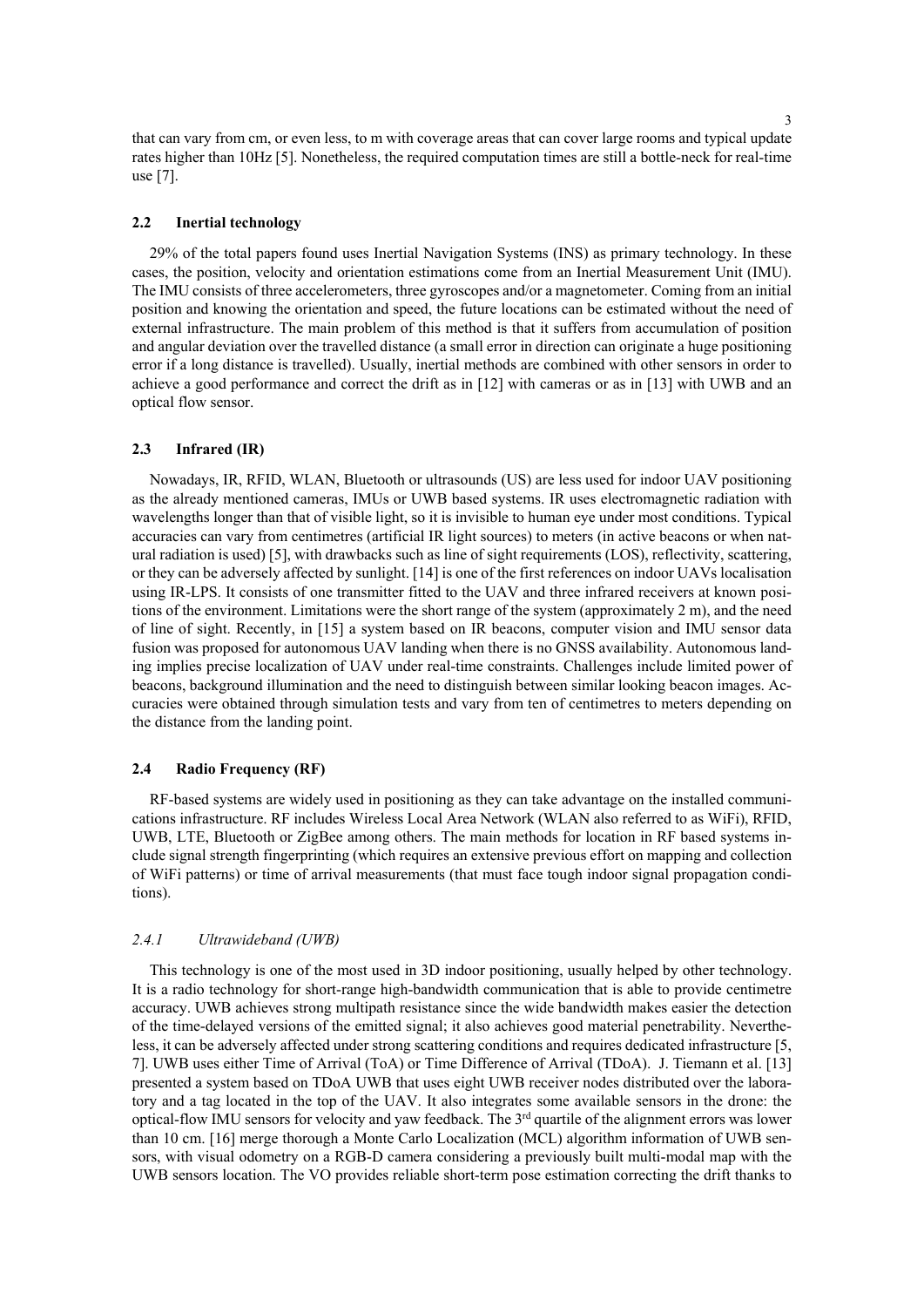4

UWB measurements; on the other hand, the UWB outliers can be filtered thanks to the VO. Experimental results in a 15x15x5 m scenario equipped with a motion tracking system to provide a millimetre groundtruth show errors below 22 cm.

### *2.4.2 Radio Frequency Identification (RFID)*

Consists of RFID readers with an antenna that interrogates active transceivers or passive tags in order to obtain the tag's unique identification. RFID tags are known as passive tags if they do not require batteries but operate by means of inductive coupling. On the contrary, active tags incorporate their own batteries. Reported accuracies are around 1-5 m, which is insufficient for many indoor applications. [17] explores the RFID-UAV field.

#### *2.4.3 Wireless Local Area Network (WLAN)*

WLAN is commonly available in many indoor environments, so it can be used in a Signal-Of-Opportunity (SOP) basis to estimate the location at a reduced cost. Signal Strength Indicator (RSSI) is quite cheap and low invasive but is not an accurate method, so it is usually combined with other technologies, as ultrasound signals [18]. [19] proposes a Multi-dimensional Scaling (MDS) and Weighted Centroid Localization (WCL) to compute the location based on distance measurements between the UAV and the existing WiFi infrastructure. The authors claim localization errors less than 5% of the radio range in a non-complex environment.

### *2.4.4 Bluetooth*

It is a wireless standard for Wireless Personal Area Networks created by Bluetooth Special Interest Group and it was originally intended for data exchange in short distances. BLE (Bluettoth Low Energy) can be an interesting option due to their low cost and very low power consumption. Nevertheless, according to Mautz [5] Bluetooth does not offer a reliable accuracy (time of flight, RSSI and fingerprinting works were evaluated offering room accuracy). Anyway, there are some authors working on Bluetooth and other wireless standards such as ZigBee. For instance, [20] presents an UAV patrol system based on BLE location in the areas where the GNSS coverage is poor.

#### **2.5 Ultrasound and acoustic signals**

There are only a few papers related to 3D UAV ultrasound indoor positioning. [21] presents a system based on five ultrasonic transducers and IMU measurements to implement a 3D wall-following algorithm. [7] uses a Time-of-Flight camera to obtain an initial estimation for the vehicle height and an encoded ultrasonic U-LPS to compute the horizontal vehicle positioning through a 2D multilateration procedure. In [22] a U-LPS with five emitting beacons is placed on the ceiling and the performance of the ultrasonic receiver at different heights over the drone is evaluated in terms of 3D estimations. The authors refer the problem derived from the saturation of the received signals because of the drone acoustic noise.

Section 3 includes some preliminary results for an ultrasonic based UAV localization system.

### **2.6 Other technologies**

There are other technologies that can also be applied for drone positioning. For instance, Visible Light Communications (VLC) is investigated to be used in drones in [23], where challenges as the placement of ground units, data rate, long range, fast-speed mobility and energy management were identified. Laser scanner (LIDAR) has also been evaluated in [24, 25] obtaining high accuracies, nevertheless it is an expensive technology, requires LOS and the position estimations can be degraded at high sun angles and reflections.

Table 1 is a comparison of several proposals for indoor UAV positioning. For each technology, some representative references have been included and classify according to: accuracy (it indicates the difference between the estimated position and the actual one); coverage (it refers to the extension in which the system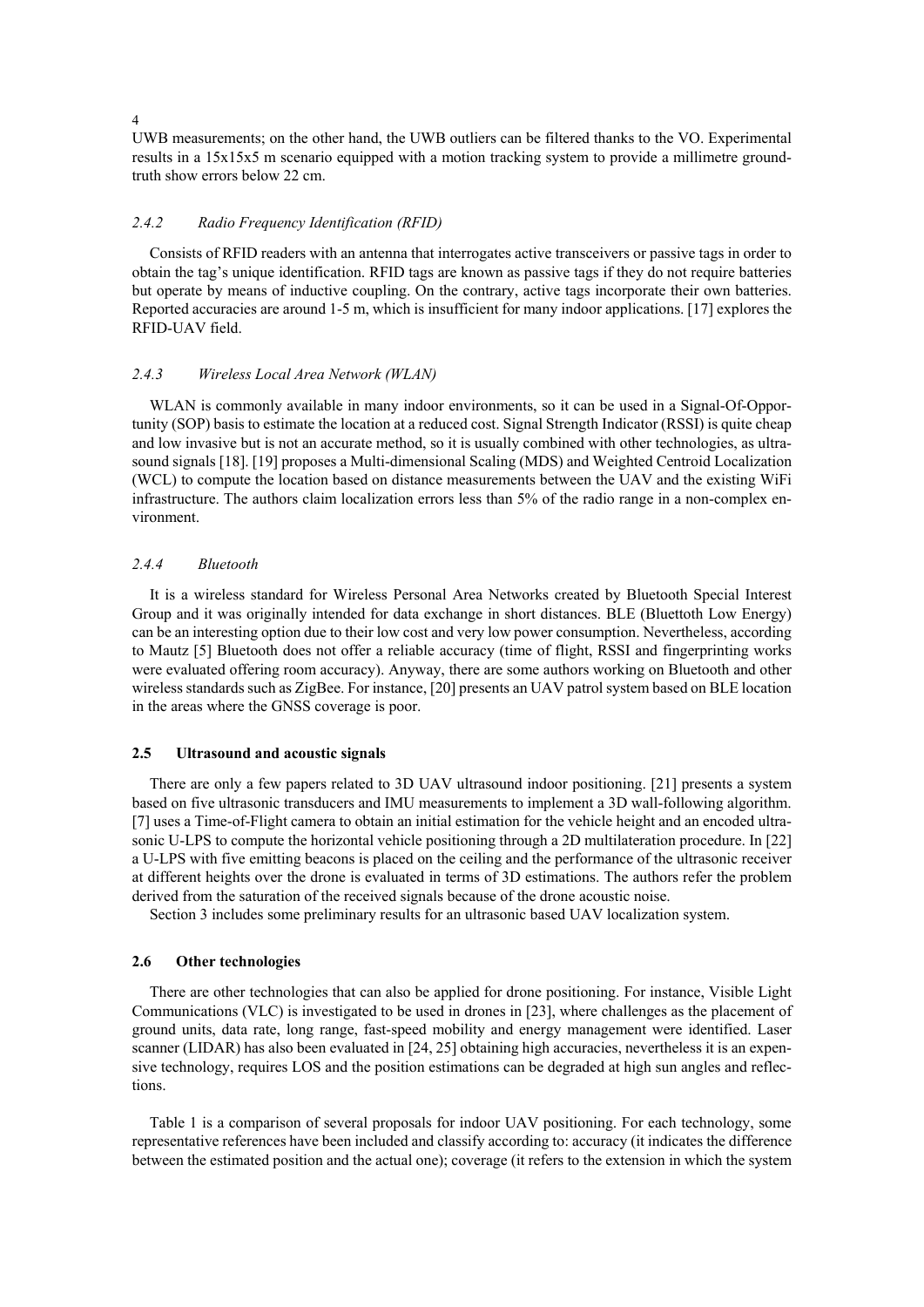can be located with the used technology); cost (here we have considered cost for each end user); location method (how location estimations are obtained); and, finally, advantages and drawbacks in each case.

| Ref.   | Year. | Technology     | Accuracy        | Coverage        | Cost | Location      | Advantages/drawbacks      |
|--------|-------|----------------|-----------------|-----------------|------|---------------|---------------------------|
|        |       |                |                 |                 |      | method        |                           |
| $[7]$  | 2018  | Camera, US     | cm (in          | Room            | Low  | TDOA,         | Good precission/Dop-      |
|        |       |                | static test     |                 |      | ToF cam-      | pler effect, acoustic     |
|        |       |                | positions)      |                 |      | era, Gauss    | noise                     |
|        |       |                |                 |                 |      | Newton        |                           |
| $[10]$ | 2015  | Stereo vision  | 10 <sub>m</sub> | Room            | Low  | VO.           | Size and weight/sensi-    |
|        |       |                |                 |                 |      |               | tive to light conditions  |
| $[13]$ | 2017  | IMU, Optical,  | $10 \text{ cm}$ | Room            | High | <b>UWB</b>    | Good accuracy/High        |
|        |       | US, GNSS,      |                 |                 |      | TOA, EKF      | cost                      |
|        |       | <b>UWB</b>     |                 |                 |      |               |                           |
| $[15]$ | 2015  | Infrared, com- | $10cm-4m$       | Room            | Low  | Particle Fil- | Easy to deploy/LOS de-    |
|        |       | puter vision,  |                 |                 |      | tering        | pendence, sunlight inter- |
|        |       | IMU            |                 |                 |      |               | ference                   |
| $[16]$ | 2017  | UWB, RGB-      | $20 \text{ cm}$ | Room            | High | VO, UWB       | Good accuracy/high cost   |
|        |       | D sensor       |                 |                 |      | RO-SLAM,      |                           |
|        |       |                |                 |                 |      | MCL           |                           |
| $[19]$ | 2017  | WiFi           | 1 <sub>m</sub>  | <b>Building</b> | Low  | MDS,          | Reuse infrastruc-         |
|        |       |                |                 |                 |      | <b>WCL</b>    | ture/Tradeoff between     |
|        |       |                |                 |                 |      |               | accuracy and complex-     |
|        |       |                |                 |                 |      |               | <sub>1</sub> tv           |
| $[20]$ | 2017  | Bluetooth,     | 2m              | Room/Out-       | Low  | <b>RSSI</b>   | Low consumption and       |
|        |       | <b>GPS</b>     |                 | doors           |      |               | cost/ needs signal map-   |
|        |       |                |                 |                 |      |               | ing, low precision        |

**Table 1.** Comparison of UAV indoor location proposals.

### **3 Proposal of an UAV positioning based on US measurements**

As can be observed in Fig. 1, ultrasound technology is not a common choice for UAV positioning. Nevertheless, recent works have arisen [7][18] that demonstrate their feasibility to refine 3D positioning and their potential when used with other technologies. Here we present some preliminary test in a laboratory environment using only ultrasonic signals.

The ultrasonic signals are generated by an Ultrasonic Local Positioning System (U-LPS) called LOCATE-US [26], which was developed by the GEINTRA research group of the University of Alcalá [27]. The U-LPS is composed of five ultrasonic emitters that are managed by an FGPA Xilinx Zynq 7000 [28, 29]. Each emitter transmits a 255 bits Kasami sequence [30] modulated with a Binary Phase Shift Keying (BPSK) carrier centered at 41.67 kHz. The samples of modulated Kasami sequences are saved in a FPGA and are read with an output rate of 500 kHz frequency while the acquisition frequency at the receiver is 100 kHz. An ad-hoc ultrasonic acquisition module [31] is placed over a Parrot Bebo 2 drone [32] to capture the ultrasonic signals, then the processing has been done in a laptop computer. Fig. 2 shows the localization area which the ULPS is installed on the ceiling (around 3 m of height) and the UAV flying inside the US coverage.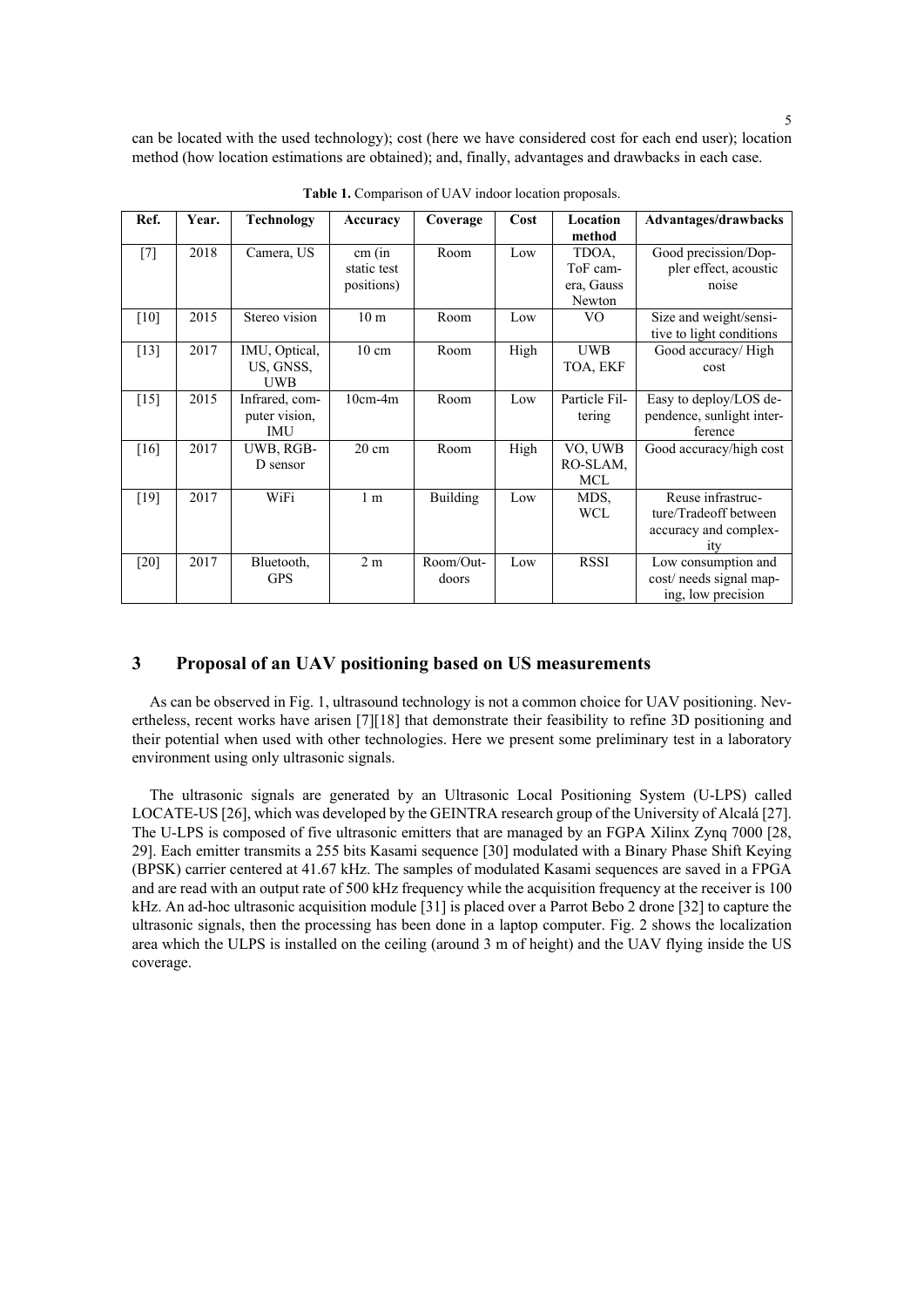

**Fig. 2.** UAV position estimation test inside the localization area covered by the LOCATE-US system.

Regarding the initial experimental tests, these were carried out flying the UAV at an approximate stable height of around 1.4 m. We obtained 100 measurements that were processed to get the position estimations solving a non-linear equation system composed of four difference of distances between the receiver and the emitter, instead of absolute distances since there were not synchronization between the transducers and the receiver. The method used for solving the equation system was based on the known Gauss Newton algorithm, but it is possible to solve the position using another non-linear equation resolution method. Fig. 3 shows the visual results of the experiment, the average position estimations related to the 100 measures and the 95% confidence ellipse around the mean estimation.

#### STD(X)=0.09m STD(Y)=0.05m STD(Z)=0.28m



**Fig. 3.** UAV position estimation results.

Furthermore, it can be observed the standard deviation results of each coordinate in the top of the figure. In this case, there was a high variance (0.28 m) related to the receiver height estimation, due to geometrical considerations and the fact that the UAV position estimation was solved by using difference of distances.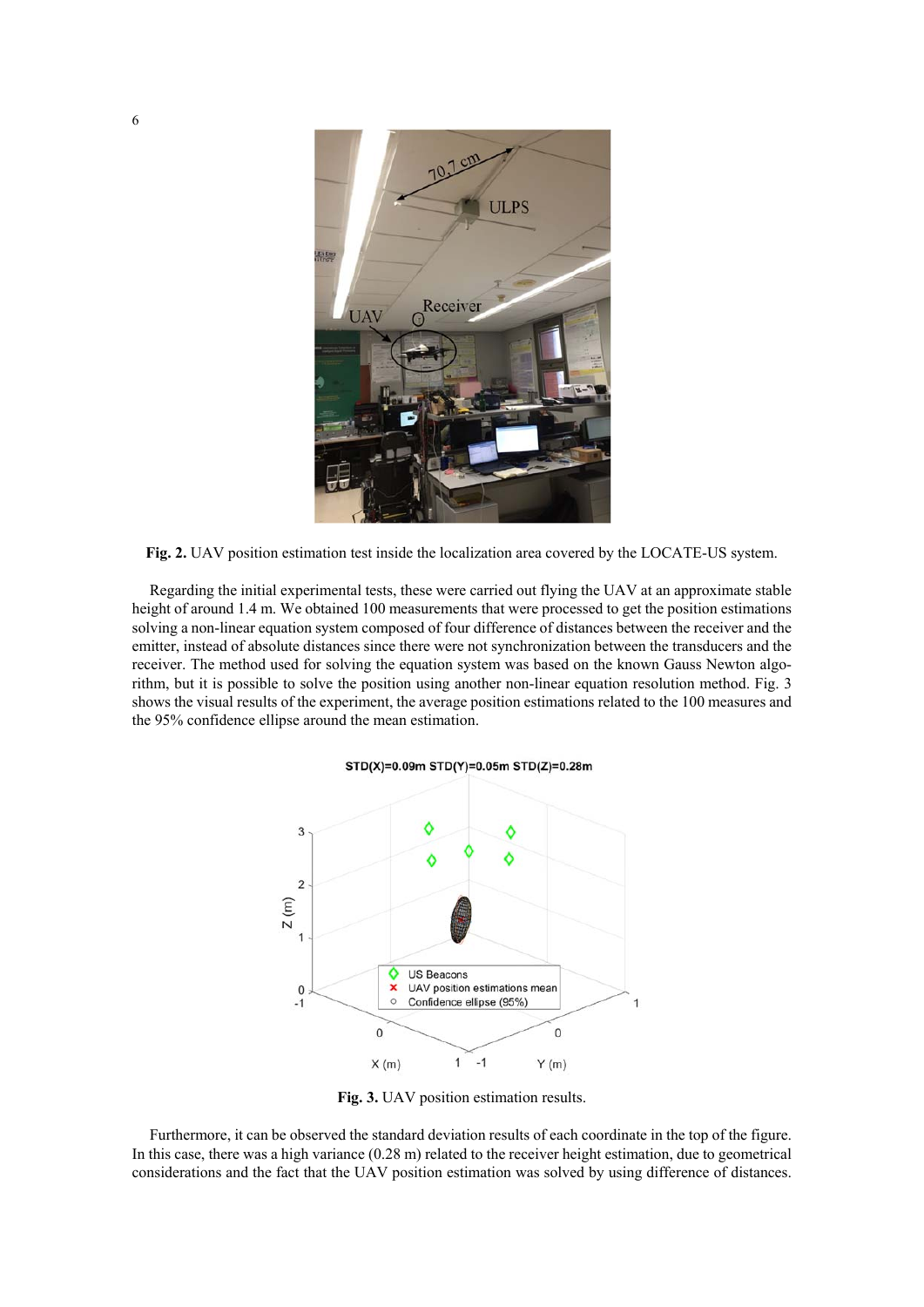Nevertheless, the dispersion related to the *x* and *y* coordinates was quite low (0.09 m and 0.05 m, respectively), so the error in the 2D plane was not very high (up to one decimeter). In future works we will try to determine the ground truth of the UAV position by using another localization technology more accurate than ultrasounds, such as cameras or laser measurements, and perform the low- and high-level processing for location estimation onboard.

# **4 Conclusions**

We have presented a survey of different works regarding UAV localization in indoor environments. Indoor UAV implies an interesting field due to the variety of sensor technologies that can be applied and the difficulties they have to face: drone velocity, strong multipath, NLOS, computational load, etc. Trends points to the use of hybrid systems that use complementary technologies such as SOP signals and inertial navigation, ultrasound and IMU or UWB and cameras. We have also presented some preliminary tests based on ultrasonic signals.

*Acknowledgment*. This work has been possible thanks to the University of Alcalá (project UAH-AE2017- 4), Junta de Comunidades de Castilla La-Mancha (FrailCheck project, SBPLY/17/180501/000392), and the Spanish Ministry of Economy and Competitiveness (MICROCEBUS, TIN2018-095168-B-C51).

# **References**

- 1. Balamurugan, G., Valarmathi, J., Naidu, VPS.: Survey on UAV Navigation in GPS Denied Environments. International Conference on Signal Processing, Communication, Power and Embedded System (SCOPES), 198-204, 2016.
- 2. Bahillo, A., Aguilera, T., Álvarez, F. J. and Perallos, A.: WAY: Seamless Positioning Using a Smart Device. Wireless Pers Commun, vol. 94, pp. 2949-2967, 2017.
- 3. Brena, E. F., García-Vázquez, J. P., Galván-Tejada, C. E., Muñoz-Rodriguez, D. Vargas-Rosales, C. and Fangmeyer J. Evolution of Indoor Positioning Techologies: A Survey. Hindawai, Journal of Sensors, pp. 1-21, 2017.
- 4. Liu, H., Darabi, H., Banerjee, P. and Liu, J. Survey of wireless positioning techniques and systems. IEEE Transactions on Systems, Man and Cybernetics Part C: Applications and Reviews, (37), no. 3, pp. 263-282, 2008.
- 5. Mautz, R. Indoor positioning technologies, (PhD thesis), Habil, ETH ZÚrich, 2012.
- 6. Deak, G. , Curran, K. and Condell. J. A survey of active and passive indoor localization systems. Computer Communications, vol. 35, no. 16, pp. 1939-1954, 2012.
- 7. Paredes J. A., Álvarez, F. J., Aguilera, T. and Villadangos, J. M. 3D Indoor positioning of UAVs with spread spectrum ultrasound and Time-of-Flight Cameras, Sensors, vol. 18, no. 89, 2018.
- 8. IEEE Xplore https://ieeexplore.ieee.org/Xplore/home.jsp last accessed 2019/05/21
- 9. Yousif, K. Bb-Hadiashar, a. and Hoseinnezhad, R. An overview to visual odometry and visual SLAM: Applications to Mobile Robots. Intelligent Industrial Systems, vol. 1, no. 4, pp. 289-311, 2015.
- 10. Fu, C., Carrio, A. and campoy, P. Efficient visual odometry and mapping for Unmanned Aerial Vehicle using ARM-based stereo vision in pre-processing system. International Conference on Unmanned Aircraft Systems (ICUAS), 2015.
- 11. Mustafah, Y. M., Azman, A. W., Akbar, F., Indoor UAH Positioning Using Stereo Vision Sensor. International Symposium on Robotics and Intelligence Sensors, vol. 41, pp. 575-579, 2012.
- 12. Scaramuzza, D. et al. Vision-Controlled Micro Flying Robots, IEEE Robotics & Automation Magazine, pp. 26- 40, 2014.
- 13. Tiemann, J. and Wietfeld. C.: Scalable and Precise Multi-UAV Indoor Navigation using TDOA-based UWB Localization. In: International Conference on Indoor Positioning and Indoor Navigation (IPIN), 2017.
- 14. Kirchner, N. and Furukawa, T.: Infrared Localisation for Indoor UAVs. In: International Conference on Sensing Technology, 2005.
- 15. Khithov, V., Petrov, A., Tischenko, I. and Yakolev, K. Towards Autonomous UAV Landing Based on Infrared Beacons and Particle Filtering. 4th International Conference on Robot Intelligence Technology and Applications, pp. 529-537, 2015.
- 16. Perez-Grau, F.J., Caballero, F., Merino, L., and Viguria, A.: Multi-modal Mapping and Localization of Unmanned Aerial Robots based on Ultra-Wideband and RGB-D sensing. In: IEEE/RSJ International Conference on Intelligent Robots and Systems (IROS), 2017.
- 17. Casati, G, Longhi, M., Latini, D., Carbone, F., Amendola, S., Frate, F., Schiavon, G. and Marrocco, G. The interrogation footprint of RFID-UAV: electromagnetic modelling and experimentations. IEEE Journal of Radio Frequency Identification, vol. 1, no. 2, 2017.